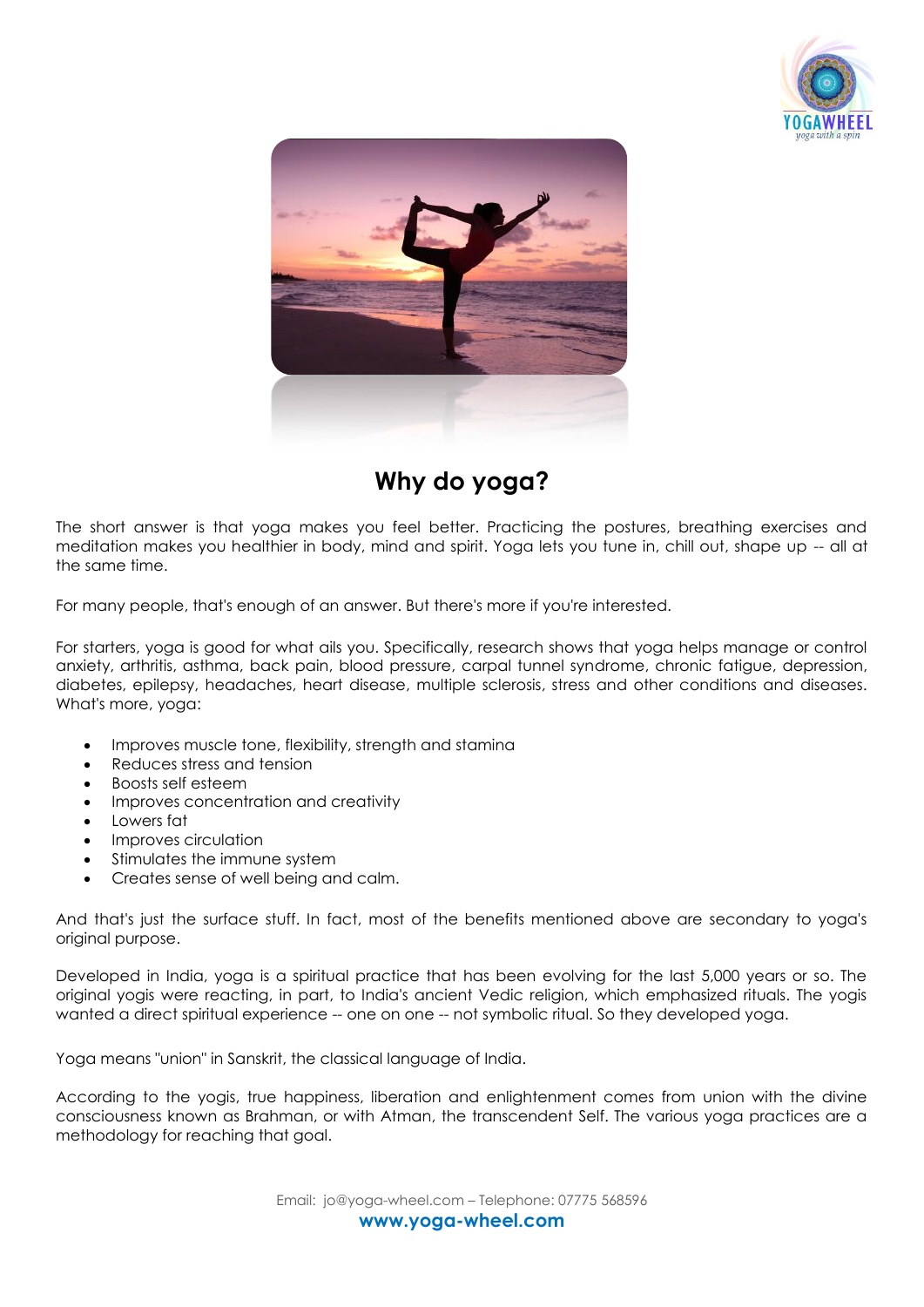

In Hatha yoga, for example, postures and breathing exercises help purify the mind, body and spirit so the yogi can attain union.

Pranayama breathing exercises help clear the nadis, or channels, that carry prana the universal life force, allowing prana to flow freely. When the channels are clear and the last block at the base of the spine has been opened, Kundalini rises through the spine, through the central channel called the sushumna-nadi, and joins the crown chakra. According to the tradition, the release of Kundalini leads to enlightenment and union.

If you do yoga will you become enlightened?

Well...you might (of course, it could take a few lifetimes of diligent practice). But then again you might not. But it doesn't really matter because yoga is a process, and there's a lot of good to be had along the way.

What if you don't believe in talk about enlightenment, spirit and the rest of it?

That's okay, too. Yoga doesn't discriminate. Even if you don't believe in the spiritual side of life, you can still do yoga. Whether enlightenment, nadis, prana and Kundalini is literal truth, metaphor or myth is irrelevant. If you do yoga, chances are that you will feel its psycho-physiological effects.

Moreover, the concept of union has a powerful down-to-Earth meaning. Yoga helps us get in touch with our true selves.

Between work, home and all of the demands and stresses in between, it's easy to lose touch with who we are, that core essence with which we were born. Rushing around all day it sometimes feels like the "I" inside is simply the result of the things we do all day -- or the effects those things have on our minds, bodies and spirits.

Ever say "I am hungry" or "I am stressed"? We identify with our conditions. It's like "hungry" or "stressed" is a name (*Hi. I'm Stressed. What's your name?*) As a result, our identities shift with our moods and conditions.

In truth, however, we are not the conditions we experience or things we do. We are not our jobs or the thousands of tasks that make up our jobs. We are not the sensations or emotions we feel. We are not the car we drive or the house we live in. We are not "She/he Who Must Pay Bills." We are not Mr. and Ms. stressed.

Strip away the emotions, sensations and conditions and somewhere deep down inside you are still there. Strip it all away and you find out who you really are.

The techniques developed by the yogis to transcend also help us strip away the things that try to mis-define us - the emotions, sensations, desires, achievements and failures of daily life. Through yoga we learn to develop a greater awareness of our physical and psychological states. As a result, we're in a position to better manage our reactions to the thoughts, feelings and responses we have to the various situations we deal with every day.

With greater awareness comes the sensitivity and skill to find and remove the physical and psychological blocks that often keep us from our true selves. We no longer identify with our conditions. Instead of saying, "I am stressed," we begin to say, "I feel stress," or "stress is present." It's a subtle but powerful difference.

Or better yet, we say "I feel anxiety and fear, and that's causing stress and in particular it's causing tension in my neck and shoulder." So we breathe deeply to soothe the anxiety. We review the events that led to the onset of those feelings, and in the process they lose their grip on our nervous system. We intentionally relax our shoulder and neck to prevent the stress and tension from building into a permanent condition.